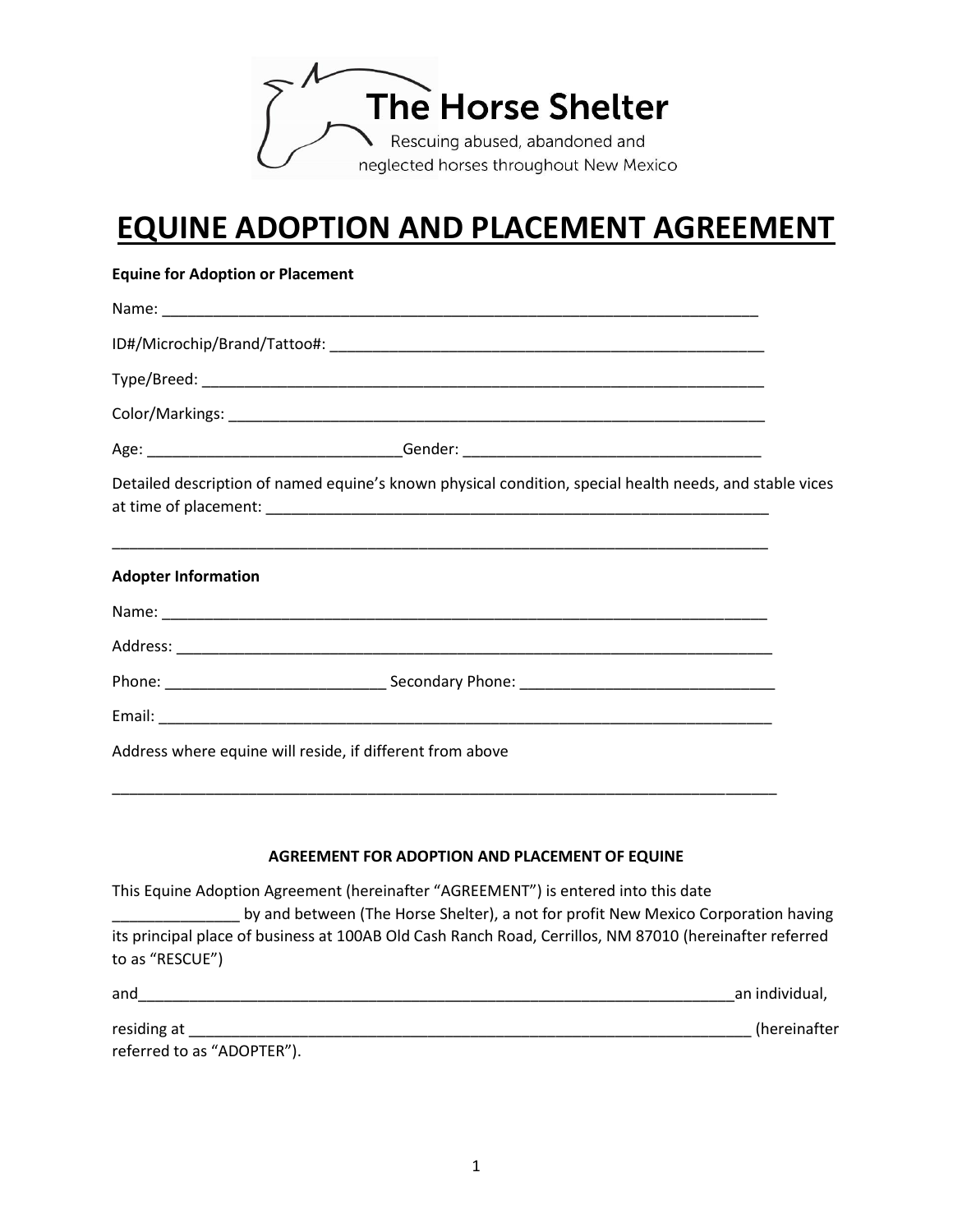It is agreed between the parties as follows:

1. *Identification of Equine*. RESCUE agrees to place within the care and custody of ADOPTER and ADOPTER agrees to accept placement and legal ownership of the equine named

(described above)

(referred to in this AGREEMENT as "the equine").

2. *Term*. The term of this AGREEMENT shall commence upon the date of execution and continue indefinitely for the duration of the equine's natural life.

3. *General Care Requirements*. ADOPTER will provide at ADOPTER's sole risk, cost and expense, appropriate care and maintenance for the equine, in accordance with accepted Equine Care Standards, including:

- i. adequate and safe fencing, turnout, and safe comfortable shelter
- ii. appropriate and regular exercise
- iii. appropriate feed and clean water
- iv. veterinary and preventative care (vaccinations, worming, dental and hoof care)
- v. adopter must provide prompt medical care and treatment if the horse becomes ill, injured, or lame
- vi. ensuring the equine's social, behavioral and companionship needs are met
- vii. adopter shall not place the horse with an abusive trainer, nor ask the horse to do more than the horse is capable of doing, given the horse's age, conformation, health and physical condition
- viii. adopter will not allow the horse to run at large

4. *Identification*. ADOPTER agrees to allow RESCUE to be included as a secondary contact on microchip for the equine.

5. *Change of Residence*. In the event ADOPTER plans to change the residence of the equine, ADOPTER will provide RESCUE, by telephone and/or email, within fourteen (14) days of move, the new address and phone number. In the event of such a change of residence of the equine, RESCUE shall have the right to perform an inspection of the new property.

6. *Periodic Reporting and Inspections*. ADOPTER agrees that RESCUE has the right, in its sole discretion and when it sees fit, to require ADOPTER to provide a written report and photographs or video of the equine, upon an oral or written request by RESCUE. Such a report shall be provided to The Horse Shelter via email at info@thehorseshelter.org and must be provided within seven (7) calendar days of the request. ADOPTER agrees to address any particular concerns or questions raised by RESCUE in said report.

RESCUE shall have the right, at its option, periodically, at a mutually agreed upon time, to have a representative visit ADOPTER'S property to observe the condition of the equine and to confirm that the ADOPTER is providing the care and maintenance required under the terms of this agreement. If on said visit RESCUE determines ADOPTER is not adhering to the terms of this AGREEMENT in the treatment of the equine, or believes, in its sole discretion, the health, safety or well-being of the equine is in jeopardy, RESCUE shall have the right to immediately reclaim possession of the equine from ADOPTER and seek to find alternate placement for him/her. By signing this AGREEMENT, ADOPTER hereby waives any and all rights ADOPTER may have to any claim for conversion, trespass or any other statutory, regulatory, contractual, or tort claims that ADOPTER may otherwise have against RESCUE and/or its officers,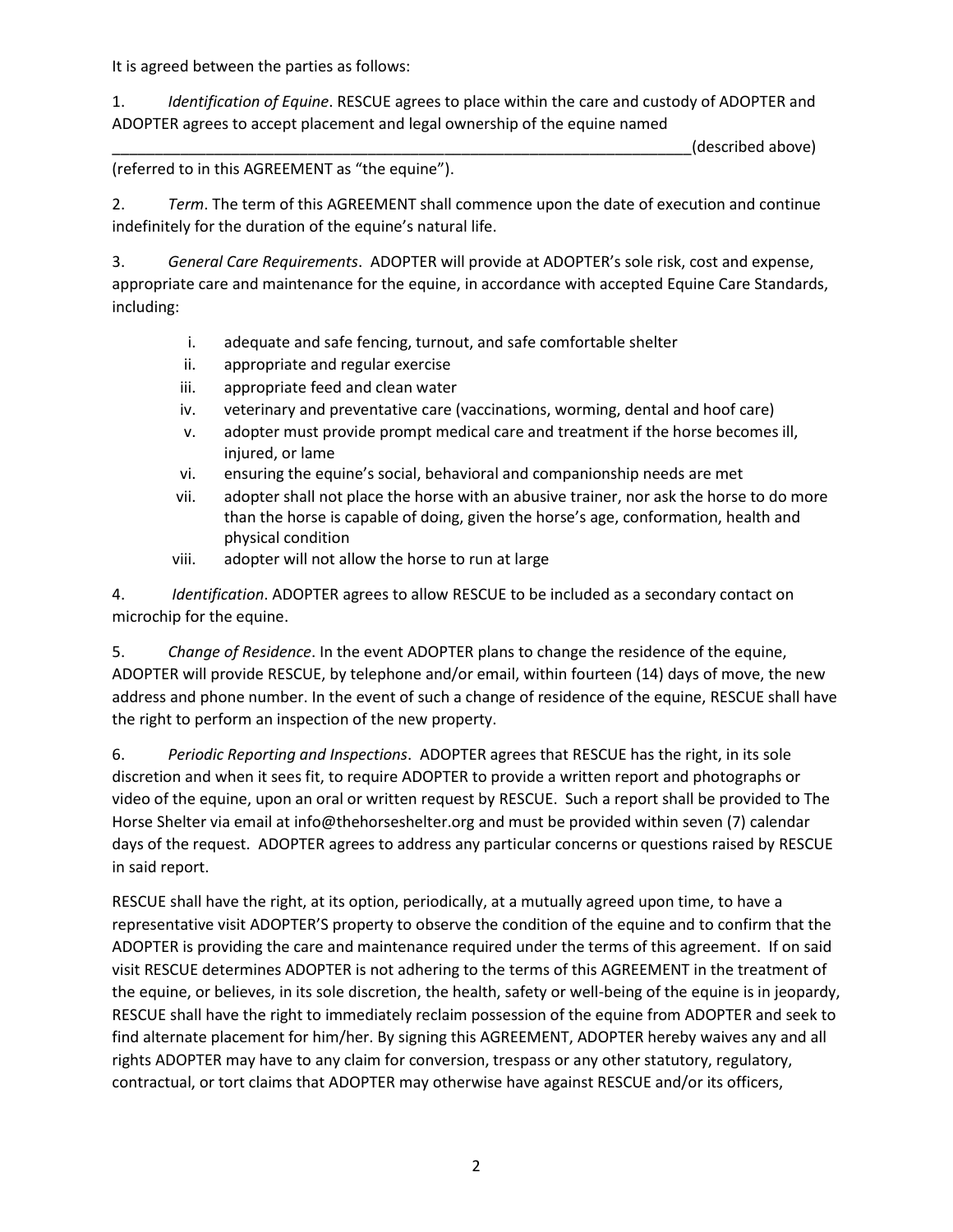directors, employees, insurers, volunteers, agents, successors, and assigns as a result of RESCUE reclaiming of the equine(s) from ADOPTER'S facilities.

7. *Ongoing Support for Equine*. ADOPTER understands RESCUE encourages continuing communication and an ongoing relationship between RESCUE and ADOPTER. ADOPTER shall have access to RESCUE for information, support, questions and concerns regarding the equine.

8. *Notification of Equine Death/Euthanasia*. ADOPTER agrees that under no circumstances during the natural life of the equine will ADOPTER allow the equine to be euthanized, unless such course of action is advised by a recognized and licensed veterinarian. ADOPTER expressly agrees to notify RESCUE by telephone or email of the veterinarian's recommendation within twenty-four (24) hours. ADOPTER further agrees that the equine shall not be sold or transferred for slaughter. In the event the equine unexpectedly dies, or in an emergency situation, there may be a need to euthanize the horse in order to prevent unnecessary pain and suffering from injuries for which there is no treatment that will save the horse's life. ADOPTER agrees to notify RESCUE by telephone and/or email within twenty-four (24) hours of the occurrence of such an event.

9. *Prohibitions and Restrictions on Use of Equine*. ADOPTER Is prohibited to use the equine for commercial purposes, unless approved in writing by RESCUE. ADOPTER is expressly prohibited from leasing or loaning out the equine for racing. ADOPTER further agrees that the equine shall not be used for the purpose of vivisection, testing or experimentation.

10. *Prohibitions on Breeding of Equine*. ADOPTER shall not breed the equine. If the equine is pregnant at the time of adoption, ADOPTER shall castrate any male offspring and provide proof of said castration to RESCUE within six (6) months after the birth of the foal. All offspring born as a result of ADOPTER'S breeding of the equine in breach of this agreement become property of RESCUE and all costs associated for return of offspring to RESCUE are borne by ADOPTER.

11. *Restrictions on Equine Transfer/Rehoming/Resale*. Although adoptions are intended to last for the lifetime of the equine, ADOPTER and RESCUE understand that circumstances may occur that require the termination of this agreement, and agree as follows:

(a) If ADOPTER wants to give away, sell, loan, lease, trade, gift or otherwise transfer (collectively, "TRANSFER") the equine to any other person or entity, ADOPTER agrees to obtain express, prior written authorization of RESCUE. A fourteen (14) day notice prior to ADOPTER'S proposed TRANSFER of the equine must be given to RESCUE, and RESCUE has fourteen (14) days from the date of that notice to exercise its right to reclaim possession of the equine pursuant to terms mutually agreeable to ADOPTER and RESCUE. The RESCUE in its discretion may approve TRANSFER of the equine IF the NEW ADOPTER agrees to abide by the terms of this Agreement in writing.

(b) If for any reason whatsoever ADOPTER is no longer willing or able to provide adequate care to this equine, and/or no longer wishes to keep the equine, but ADOPTER is not proposing to TRANSFER the equine as specified in subparagraph (a), ADOPTER agrees to return the equine to RESCUE. ADOPTER shall immediately advise RESCUE via telephone and/or email of this situation. Transportation arrangements and costs to return the equine to RESCUE are the responsibility of ADOPTER. This notice, as well as transportation arrangements and costs, may be waived for extenuating financial or personal health situations at the sole discretion of RESCUE if deemed to be in the best interest of the equine.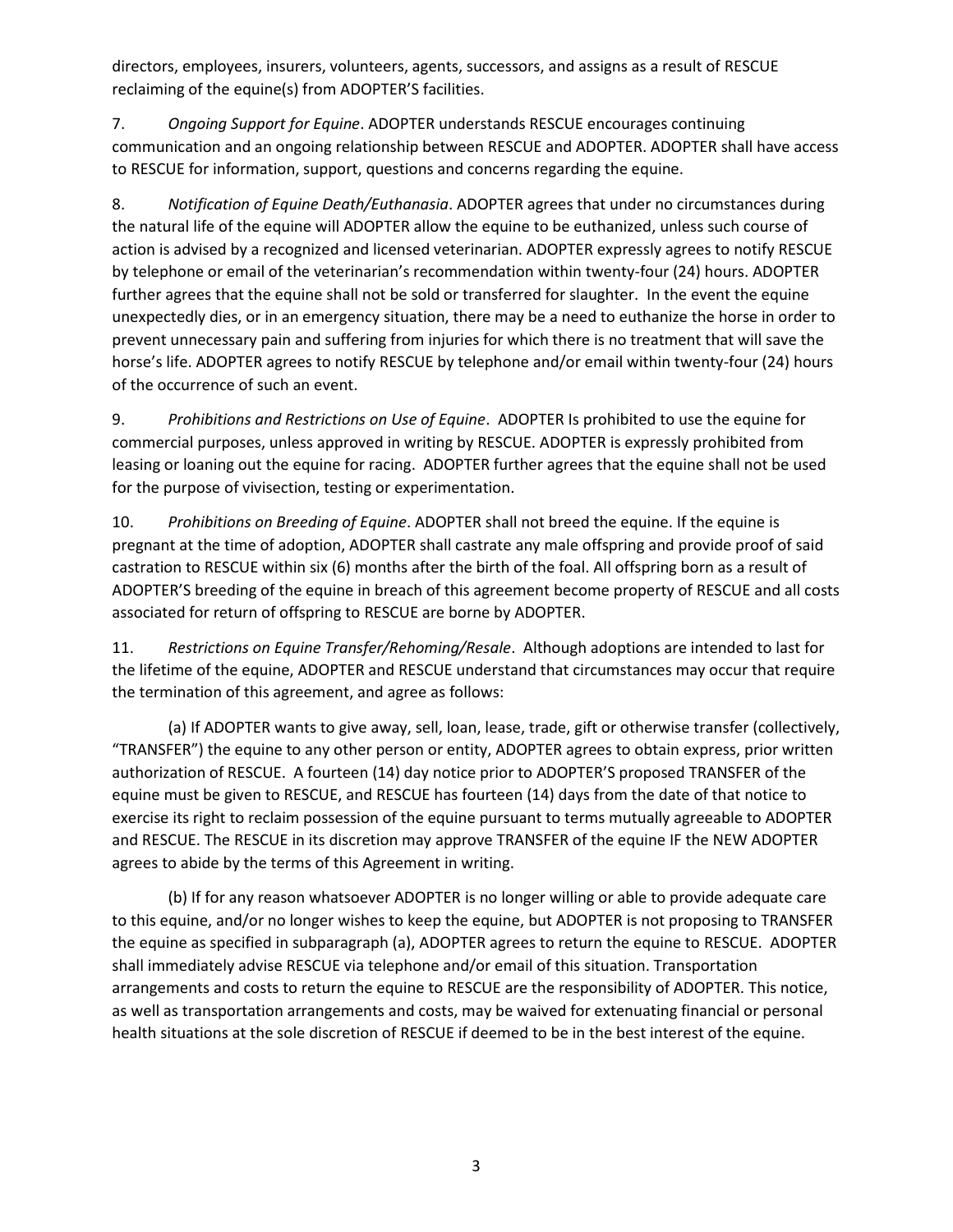12. Donation for the Equine. ADOPTER agrees to contribute to RESCUE an adoption donation in the amount of \$ This Donation is NOT refundable if the equine is returned to RESCUE for any reason.

13. *Injunctive Relief*. It is hereby understood and agreed that damages shall be an inadequate remedy in the event of a breach by ADOPTER of any said covenants and that any such breach by ADOPTER will cause RESCUE great and irreparable injury and damages. Accordingly, ADOPTER agrees that RESCUE shall be entitled, without waiving any additional rights or remedies otherwise available to RESCUE at law or in equity or by statute, to injunctive or other equitable relief in the event of a breach or intended or threatened breach by ADOPTER of any of said covenants.

14. *LIQUIDATED DAMAGES*. IT IS FURTHER EXPRESSLY UNDERSTOOD AND AGREED BY THE ADOPTER AND RESCUE THAT THE EQUINE IS A UNIQUE ANIMAL THAT IS IMPOSSIBLE TO REPLACE, AND THAT THE RESCUE'S VALUE OF ITS TIME, EFFORT AND RESOURCES TO RESCUE AND CARE FOR THIS EQUINE IS EXTREMELY DIFFICULT TO ASCERTAIN WITH ANY REASONABLE CERTAINTY. THE PARTIES HERETO AGREE THAT IF ADOPTER TRANSFERS OWNERSHIP OF THE EQUINE OTHER THAN AS ALLOWED PURSUANT TO PARAGRAPH 11 ABOVE, OR EUTHANIZES THE EQUINE OTHER THAN AS ALLOWED PURSUANT TO PARAGRAPH 8 ABOVE, IT WOULD BE IMPOSSIBLE FOR THE PARTIES TO PROPERLY ASSESS A DOLLAR AMOUNT TO ADEQUATELY COMPENSATE RESCUE FOR THE LOSS OF THE EQUINE, AND ADOPTER THEREFORE AGREES TO PAY TO RESCUE AND RESCUE AGREES TO ACCEPT THE SUM OF TWO THOUSAND AND FIVE HUNDRED DOLLARS (\$2,500.00) IN THE NATURE OF LIQUIDATED DAMAGES, SAID SUM PAYABLE TO RESCUE UPON DEMAND. PAYMENT OF SAID AMOUNT BY ADOPTER TO RESCUE WILL RELIEVE ADOPTER FROM ANY AND ALL LIABILITY UNDER AND PURSUANT TO THIS AGREEMENT. BY INITIALING IN THE SPACE PROVIDED ADOPTER ACKNOWLEDGES THAT ADOPTER HAS READ, UNDERSTANDS AND ACCEPTS THE PROVISIONS OF THIS PARAGRAPH.

15. *Release of Liability*. ADOPTER releases RESCUE from any and all liability and agrees to hold harmless RESCUE and any of its employees, agents, directors, or trustees from any and all liability related to the equine, and any injury or cause of action related to, or caused by, the equine. ADOPTER acknowledges the information regarding the equine for adoption may have been received by third parties and includes best estimates of unverifiable information about the equine; therefore, RESCUE does not warrant accuracy or correctness of such information. RESCUE makes no representations or guarantees about the soundness, abilities, temperament or health of the equine from the time said equine is released to ADOPTER.

16. *State and Local Law Pertaining to Animal Ownership*. ADOPTER agrees to comply with all of the applicable laws of the state in which he/she and the equine reside.

17. *Governing law*. This AGREEMENT will be governed and construed in accordance with the laws of the State of New Mexico without regard to the conflicts of law or principles thereof. Any suit brought hereon shall be brought in the state or federal courts sitting in the State of New Mexico.

18. *Severability*. In the case any one or more of the provisions contained herein shall, for any reason, be held to be invalid, illegal or unenforceable in any respect, such invalidity, illegality or unenforceability shall not affect any other provisions of this AGREEMENT, and this AGREEMENT shall be construed as if such provision(s) had never been contained herein, provided that such provision(s) shall be curtailed, limited or eliminated only to the extent necessary to remove the invalidity, illegality or unenforceability.